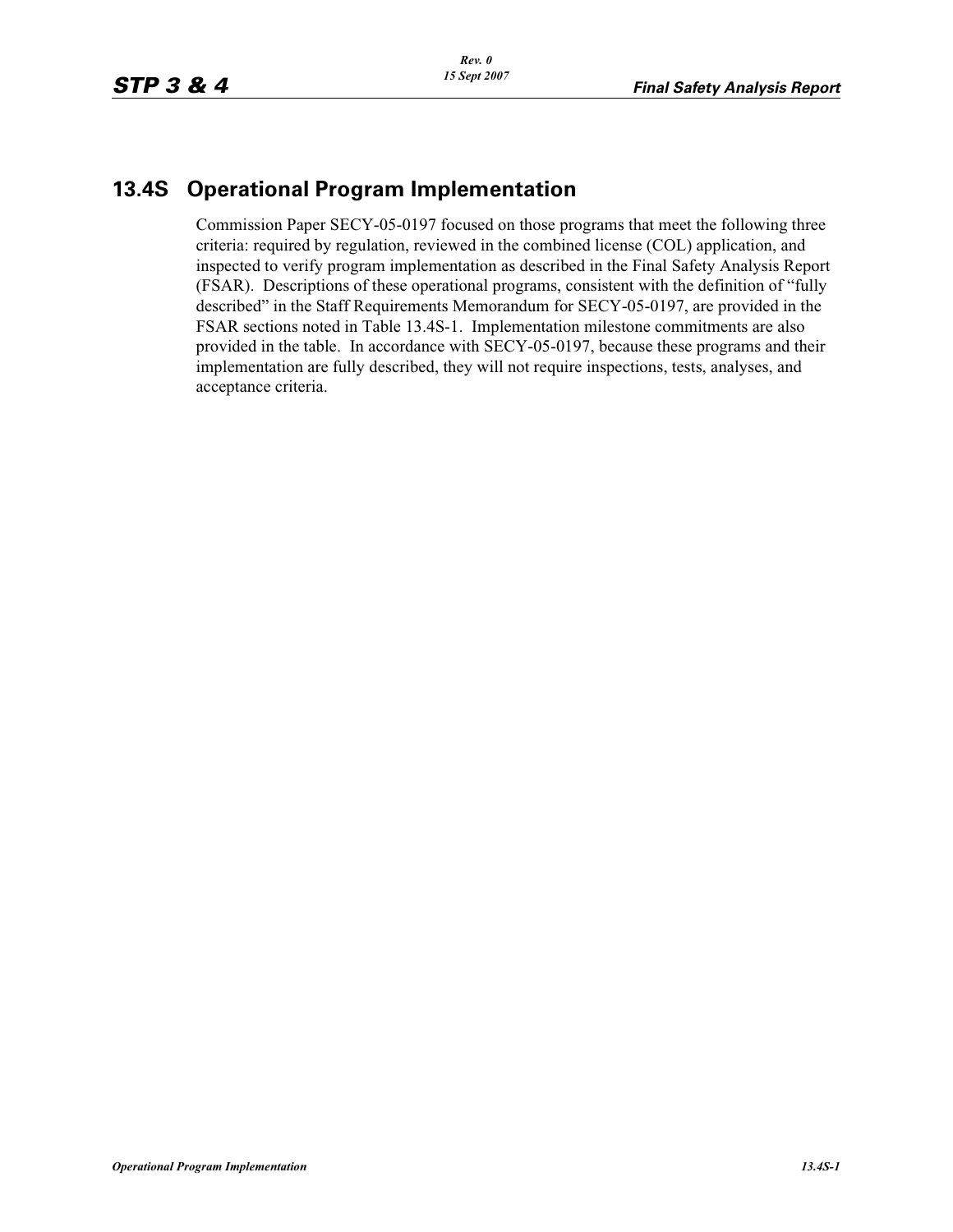|                                                                | Implementation       | Requirement                    | ASME Section XI IVA-2430(b)<br>$10$ CFR 50.55 $a$ (g) | 10 CFR 50.55a(f)<br>ASME OM Code           | License Condition                      | ASME Section XI IV/B-2200(a)<br>$10$ CFR 50.55a(g) | License Condition                               | License Condition          | Option B - Section III.A<br>Option A - Section II<br>10 CFR 50, App J                       |
|----------------------------------------------------------------|----------------------|--------------------------------|-------------------------------------------------------|--------------------------------------------|----------------------------------------|----------------------------------------------------|-------------------------------------------------|----------------------------|---------------------------------------------------------------------------------------------|
| Programs Required by NRC Regulation and Program Implementation |                      | Milestone                      | Commercial operation                                  | After generator on line on nuclear<br>heat | None specified                         | Completion prior to initial plant<br>startup       | None specified                                  | None specified             | Fuel load                                                                                   |
|                                                                | <b>FSAR</b><br>(SRP) | Section                        | 5.24<br>6.6                                           | 3.9.6<br>5.2.4                             | 3.11                                   | 5.2.4<br><u>၀</u><br>ဝ                             | 5.3.1                                           | 3.9.6                      | 6.2.6                                                                                       |
|                                                                |                      | Program Source<br>Required By) | 10 CFR 50.55a(g)                                      | 10 CFR 50.55a(f)<br>10 CFR 50, App A       | 10 CFR 50.49(a)                        | 10 CFR 50.55a(g)                                   | 10 CFR 50, App H<br>10 CFR 50.60                | 10 CFR 50.55a(f)           | 10 CFR 52.47(a)(1)<br>10 CFR 50, App A<br>10 CFR 50, App J<br>10 CFR 50.54(o)<br>32<br>(GDC |
| Table 13.4S-1 Operational                                      |                      | Program Title                  | Inservice Inspection<br>Program                       | Inservice Testing Program                  | Environmental Qualification<br>Program | Preservice Inspection<br>Program                   | Reactor Vessel Material<br>Surveillance Program | Preservice Testing Program | Containment Leakage Rate<br>Testing Program                                                 |
|                                                                |                      | Item                           |                                                       | $\mathbf{\Omega}$                          | ς                                      | 4                                                  | 5                                               | ဖ                          |                                                                                             |

┯

 $\top$ 

т

┯

┱

Г

т

┯

т

T.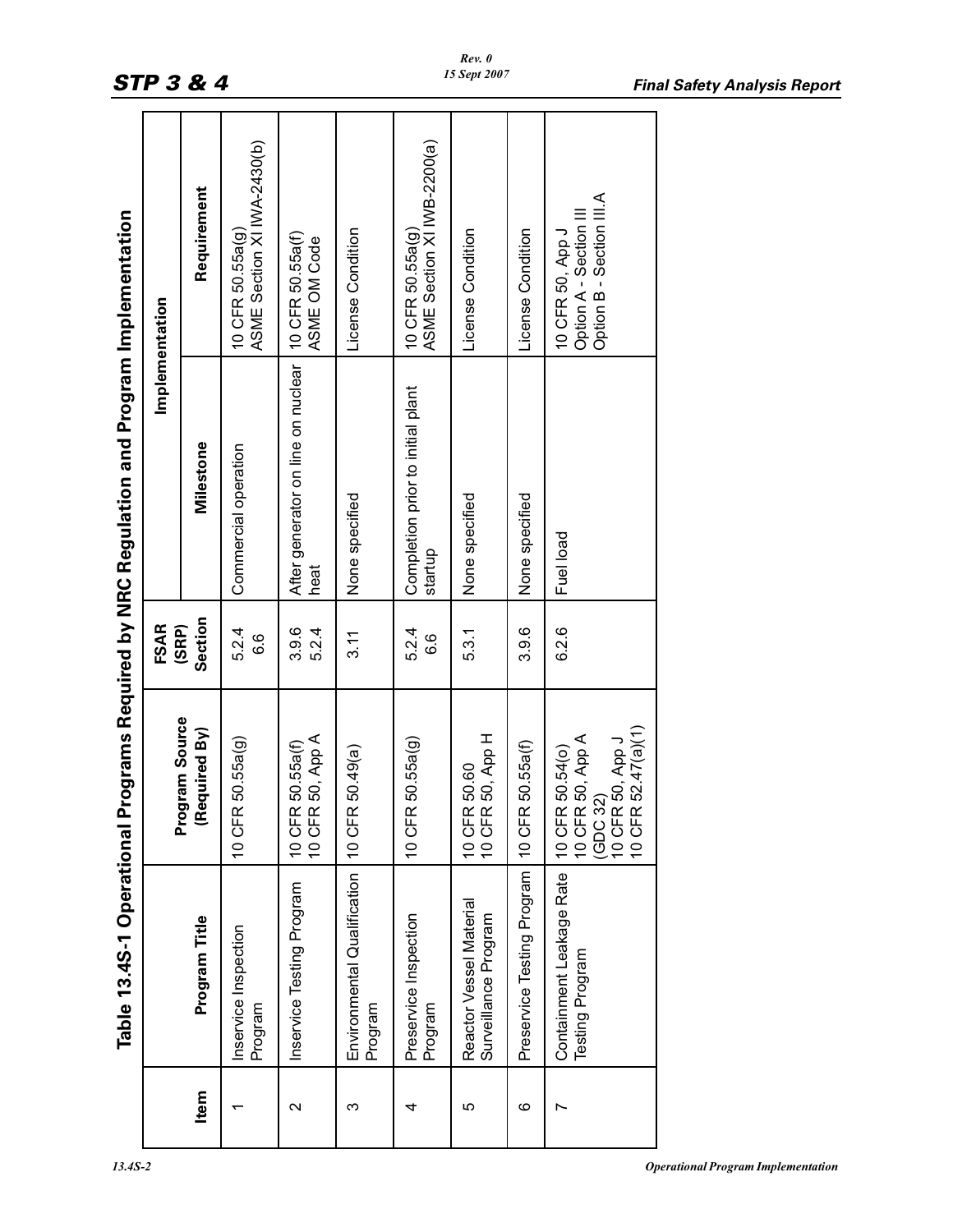| Implementation | Requirement                     | License Condition       |                                                            | License Condition                                                                                                         | License Condition                         | License Condition                                          | License Condition                |
|----------------|---------------------------------|-------------------------|------------------------------------------------------------|---------------------------------------------------------------------------------------------------------------------------|-------------------------------------------|------------------------------------------------------------|----------------------------------|
|                | Milestone                       | None specified          |                                                            | None specified                                                                                                            | None specified                            | None specified                                             | None specified                   |
| <b>FSAR</b>    | Section<br>(SRP)                | 9.5.1                   |                                                            | 11.5                                                                                                                      | 11.5                                      | 11.5                                                       | 11.4                             |
|                | Program Source<br>(Required By) | 10 CFR 50.48            |                                                            | 10 CFR 20.1302<br>10 CFR 50.34a<br>10 CFR 50.36a<br>10 CFR 50, App I,<br>Sect II & IV<br>10 CFR 20.1301<br>10 CFR 20.1302 | Same as above                             | Same as above                                              | Same as above                    |
|                | Program Title                   | Fire Protection Program | Monitoring and Sampling<br>Process and Effluent<br>Program | Technical Specifications/<br>Standard Radiological<br>Radiological Effluent<br><b>Effluent Controls</b><br>(RETS/SREC)    | Offsite Dose Calculation<br>Manual (ODCM) | Radiological Environmental<br>Monitoring Program<br>(REMP) | Process Control Program<br>(PCP) |
|                | Item                            | $\infty$                | თ                                                          |                                                                                                                           |                                           |                                                            |                                  |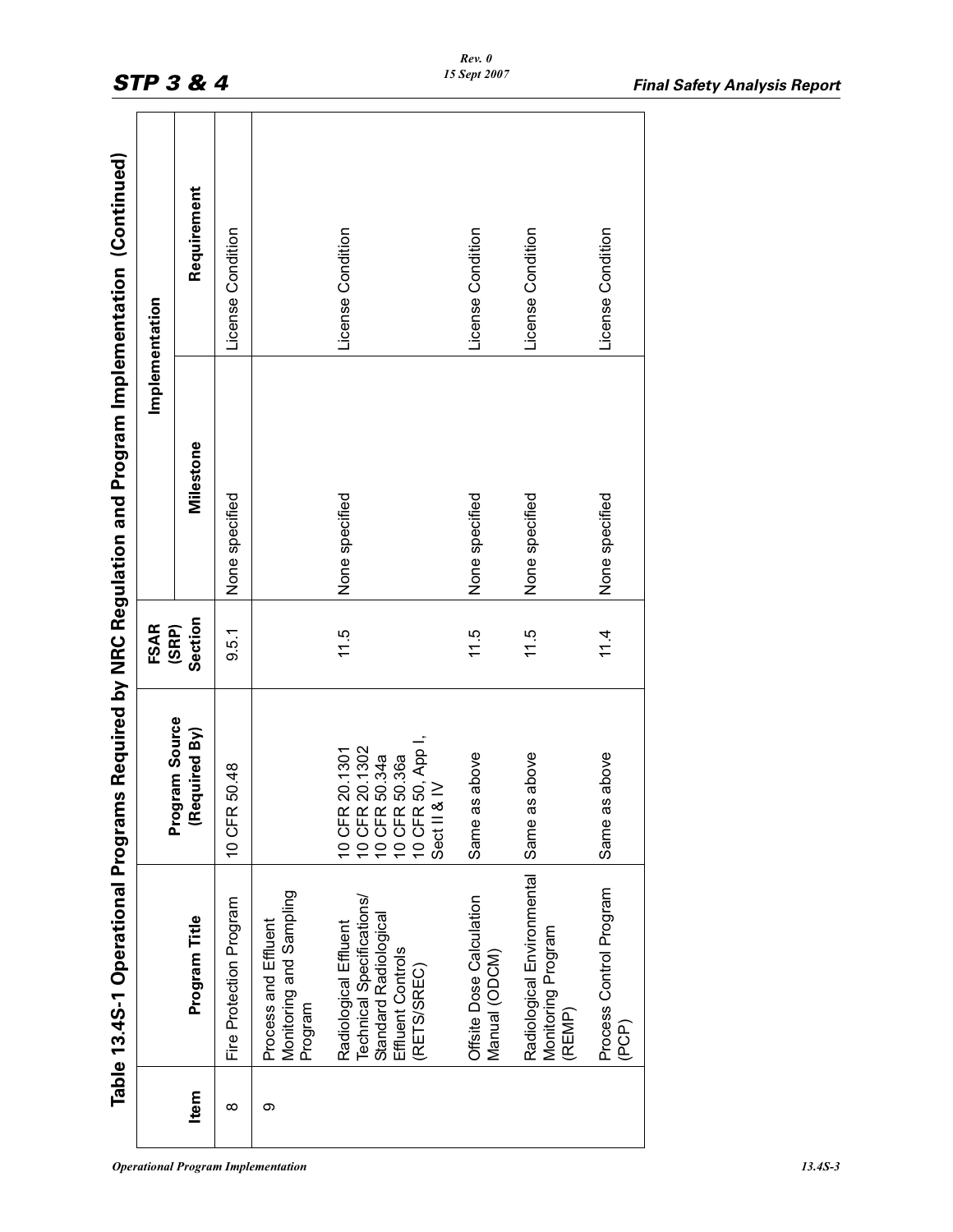|                                                                      | Implementation | Requirement                     | License Condition               | 10 CFR 50.120(b)                             | License Condition                                                            |                                                                                                                                                          |
|----------------------------------------------------------------------|----------------|---------------------------------|---------------------------------|----------------------------------------------|------------------------------------------------------------------------------|----------------------------------------------------------------------------------------------------------------------------------------------------------|
| ms Required by NRC Regulation and Program Implementation (Continued) |                | Milestone                       | None specified                  | 18 months prior to scheduled fuel<br>load    | None specified                                                               | Within 3 months after issuance of 10 CFR 50.54(i-1)<br>an operating license or the date<br>finding under 10 CFR 52.103 $(g)$<br>the Commission makes the |
|                                                                      | <b>FSAR</b>    | Section<br>(SRP)                | 12.5S                           | 13.2.2                                       | 13.2.1                                                                       | 13.2.1                                                                                                                                                   |
|                                                                      |                | Program Source<br>(Required By) | 10 CFR 20.1101                  | 10 CFR 50.120<br>10 CFR 52.78                | 10 CFR 55.13<br>10 CFR 55.43<br>10 CFR 55.45<br>10 CFR 55.31<br>10 CFR 55.41 | 10 CFR 50.34(b)<br>10 CFR 50.54(i)<br>10 CFR 55.59                                                                                                       |
| Table 13.4S-1 Operational Progran                                    |                | Program Title                   | Radiation Protection<br>Program | Non-Licensed Plant Staff<br>Training Program | Reactor Operator Training<br>Program                                         | Requalification Program<br>Reactor Operator                                                                                                              |
|                                                                      |                | Item                            | $\frac{1}{2}$                   |                                              | $\frac{2}{3}$                                                                | <u>ო</u>                                                                                                                                                 |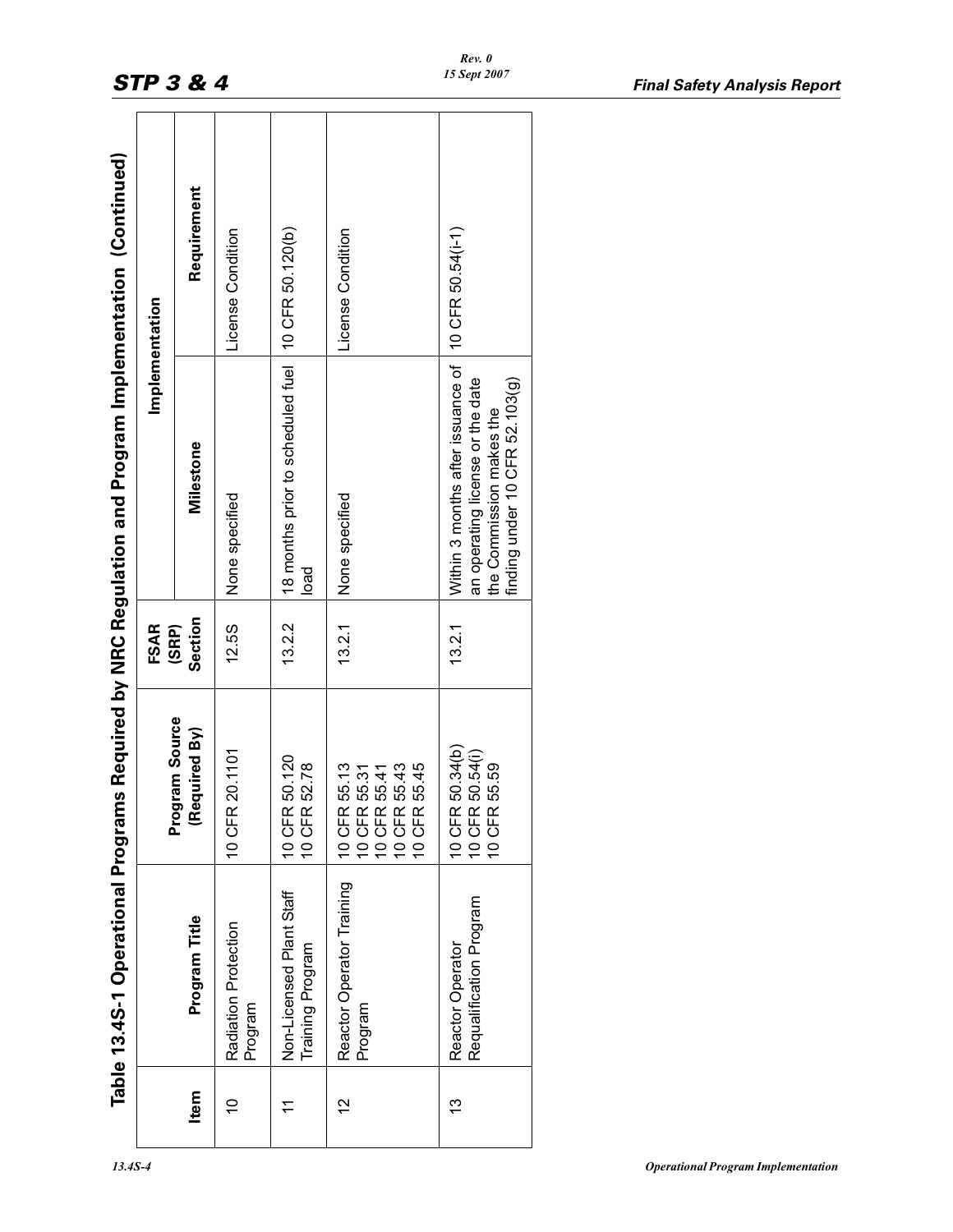| -<br>-<br>-                                   |      |
|-----------------------------------------------|------|
| NRC Regulation and Program Implementation (Cr | ٢    |
|                                               | FSAR |
| ams Required by N                             |      |
| ľ                                             |      |
|                                               |      |

|                | Table 13.4S-1 Operational Program |                                                      |                  | s Required by NRC Regulation and Program Implementation (Continued)                                                                                                  |                              |
|----------------|-----------------------------------|------------------------------------------------------|------------------|----------------------------------------------------------------------------------------------------------------------------------------------------------------------|------------------------------|
|                |                                   |                                                      | <b>FSAR</b>      |                                                                                                                                                                      | Implementation               |
| Item           | Program Title                     | ram Source<br>(Required By)<br>Progr                 | Section<br>(SRP) | Milestone                                                                                                                                                            | Requirement                  |
| $\overline{4}$ | Emergency Planning                | 50, App E<br>50.47<br><b>10 CFR</b><br><b>10 CFR</b> | 13.3             | scheduled date for initial fuel load<br>conducted within 2 years of<br>Full participation exercise                                                                   | 10 CFR 50, App E.IV.F.2a(ii) |
|                |                                   |                                                      |                  | Onsite exercise conducted within<br>1 year before the scheduled date<br>for initial fuel load                                                                        | 10 CFR 50, App E.IV.F.2a(ii) |
|                |                                   |                                                      |                  | Applicant's detailed implementing<br>procedures for its emergency plan<br>submitted no less than within 180<br>days prior to scheduled date for<br>initial fuel load | 10 CFR 50, App E.V           |